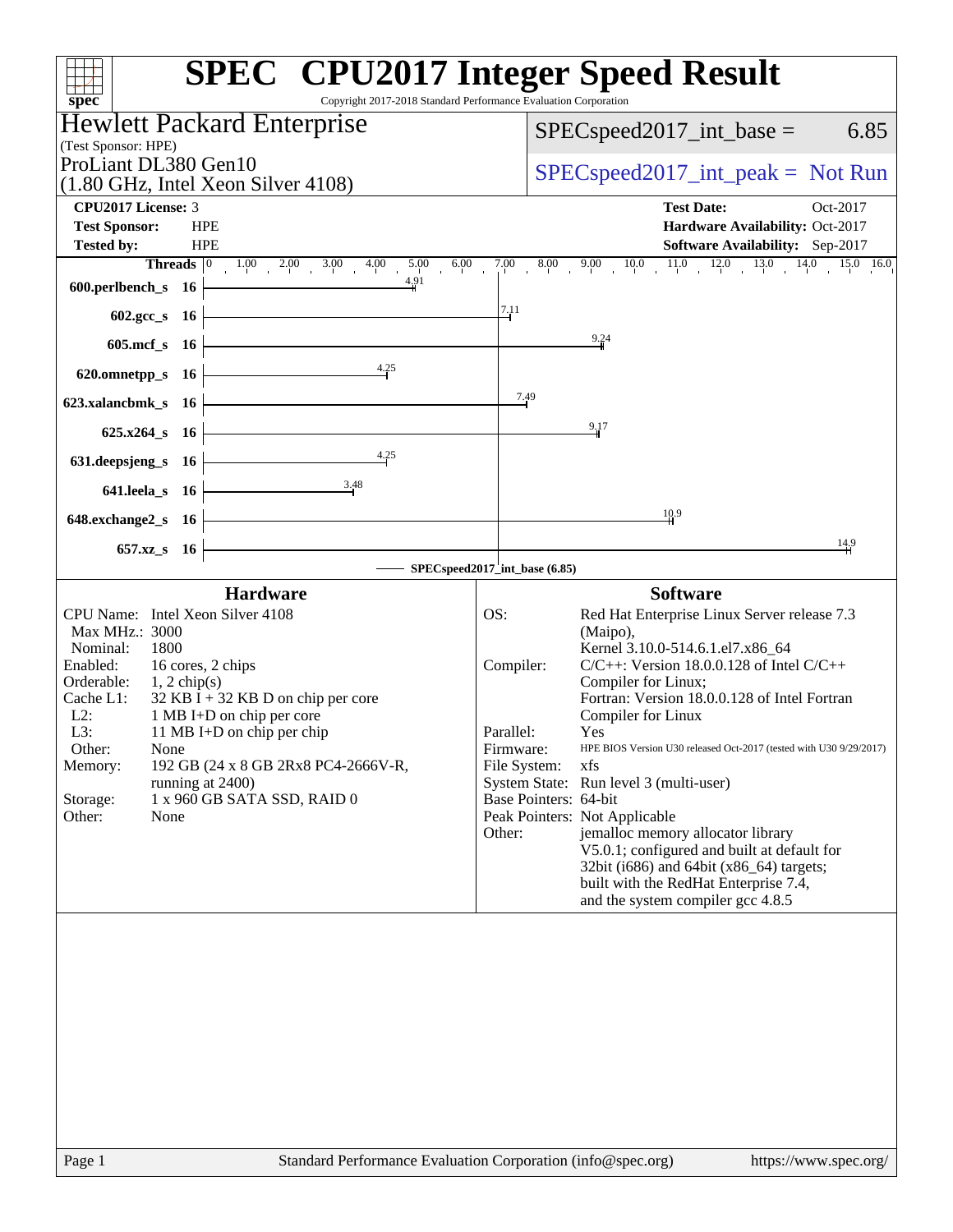

Copyright 2017-2018 Standard Performance Evaluation Corporation

# Hewlett Packard Enterprise

(Test Sponsor: HPE)

(1.80 GHz, Intel Xeon Silver 4108)

 $SPEC speed2017\_int\_base =$  6.85

# ProLiant DL380 Gen10  $SPEC speed2017\_int\_peak = Not Run$

**[Tested by:](http://www.spec.org/auto/cpu2017/Docs/result-fields.html#Testedby)** HPE **[Software Availability:](http://www.spec.org/auto/cpu2017/Docs/result-fields.html#SoftwareAvailability)** Sep-2017

**[CPU2017 License:](http://www.spec.org/auto/cpu2017/Docs/result-fields.html#CPU2017License)** 3 **[Test Date:](http://www.spec.org/auto/cpu2017/Docs/result-fields.html#TestDate)** Oct-2017 **[Test Sponsor:](http://www.spec.org/auto/cpu2017/Docs/result-fields.html#TestSponsor)** HPE **[Hardware Availability:](http://www.spec.org/auto/cpu2017/Docs/result-fields.html#HardwareAvailability)** Oct-2017

### **[Results Table](http://www.spec.org/auto/cpu2017/Docs/result-fields.html#ResultsTable)**

|                                      | <b>Base</b>    |                |       |                |       | <b>Peak</b>    |       |                |                |              |                |              |                |              |
|--------------------------------------|----------------|----------------|-------|----------------|-------|----------------|-------|----------------|----------------|--------------|----------------|--------------|----------------|--------------|
| <b>Benchmark</b>                     | <b>Threads</b> | <b>Seconds</b> | Ratio | <b>Seconds</b> | Ratio | <b>Seconds</b> | Ratio | <b>Threads</b> | <b>Seconds</b> | <b>Ratio</b> | <b>Seconds</b> | <b>Ratio</b> | <b>Seconds</b> | <b>Ratio</b> |
| $600.$ perlbench_s                   | 16             | 362            | 4.91  | 366            | 4.85  | 362            | 4.91  |                |                |              |                |              |                |              |
| $602 \text{.} \text{gcc}\text{_<}$ s | 16             | 559            | 7.13  | 560            | 7.11  | 560            | 7.10  |                |                |              |                |              |                |              |
| $605$ .mcf s                         | 16             | 512            | 9.22  | 509            | 9.27  | 511            | 9.24  |                |                |              |                |              |                |              |
| 620.omnetpp_s                        | 16             | 383            | 4.26  | 384            | 4.25  | 384            | 4.24  |                |                |              |                |              |                |              |
| 623.xalancbmk s                      | 16             | 189            | 7.48  | <u>189</u>     | 7.49  | 189            | 7.50  |                |                |              |                |              |                |              |
| $625.x264_s$                         | 16             | 193            | 9.13  | 192            | 9.17  | 192            | 9.18  |                |                |              |                |              |                |              |
| 631.deepsjeng_s                      | 16             | 338            | 4.24  | 337            | 4.25  | 337            | 4.25  |                |                |              |                |              |                |              |
| 641.leela s                          | 16             | 490            | 3.48  | 493            | 3.46  | 489            | 3.49  |                |                |              |                |              |                |              |
| 648.exchange2_s                      | 16             | 270            | 10.9  | 272            | 10.8  | 270            | 10.9  |                |                |              |                |              |                |              |
| $657.xz$ s                           | 16             | 412            | 15.0  | 414            | 14.9  | 414            | 14.9  |                |                |              |                |              |                |              |
| $SPECspeed2017$ int base =<br>6.85   |                |                |       |                |       |                |       |                |                |              |                |              |                |              |

**[SPECspeed2017\\_int\\_peak =](http://www.spec.org/auto/cpu2017/Docs/result-fields.html#SPECspeed2017intpeak) Not Run**

Results appear in the [order in which they were run.](http://www.spec.org/auto/cpu2017/Docs/result-fields.html#RunOrder) Bold underlined text [indicates a median measurement.](http://www.spec.org/auto/cpu2017/Docs/result-fields.html#Median)

### **[Operating System Notes](http://www.spec.org/auto/cpu2017/Docs/result-fields.html#OperatingSystemNotes)**

 Stack size set to unlimited using "ulimit -s unlimited" Transparent Huge Pages enabled by default Filesystem page cache cleared with: shell invocation of 'sync; echo 3 > /proc/sys/vm/drop\_caches' prior to run irqbalance disabled with "systemctl stop irqbalance"

tuned profile set wtih "tuned-adm profile throughput-performance"

### **[General Notes](http://www.spec.org/auto/cpu2017/Docs/result-fields.html#GeneralNotes)**

Environment variables set by runcpu before the start of the run: KMP\_AFFINITY = "granularity=fine,compact" LD\_LIBRARY\_PATH = "/spec2017/lib/ia32:/spec2017/lib/intel64:/spec2017/je5.0.1-32" LD\_LIBRARY\_PATH = "\$LD\_LIBRARY\_PATH:/spec2017/je5.0.1-64" OMP\_STACKSIZE = "192M"

 Binaries compiled on a system with 1x Intel Core i7-4790 CPU + 32GB RAM memory using Redhat Enterprise Linux 7.4

### **[Platform Notes](http://www.spec.org/auto/cpu2017/Docs/result-fields.html#PlatformNotes)**

 BIOS Configuration: Intel Hyperthreading set to Disabled Thermal Configuration set to Maximum Cooling Memory Patrol Scrubbing set to Disabled LLC Prefetcher set to Enabled LLC Dead Line Allocation set to Disabled Workload Pofile set to General Peak Frequency Compute

**(Continued on next page)**

| Page 2<br>Standard Performance Evaluation Corporation (info@spec.org) | https://www.spec.org/ |
|-----------------------------------------------------------------------|-----------------------|
|-----------------------------------------------------------------------|-----------------------|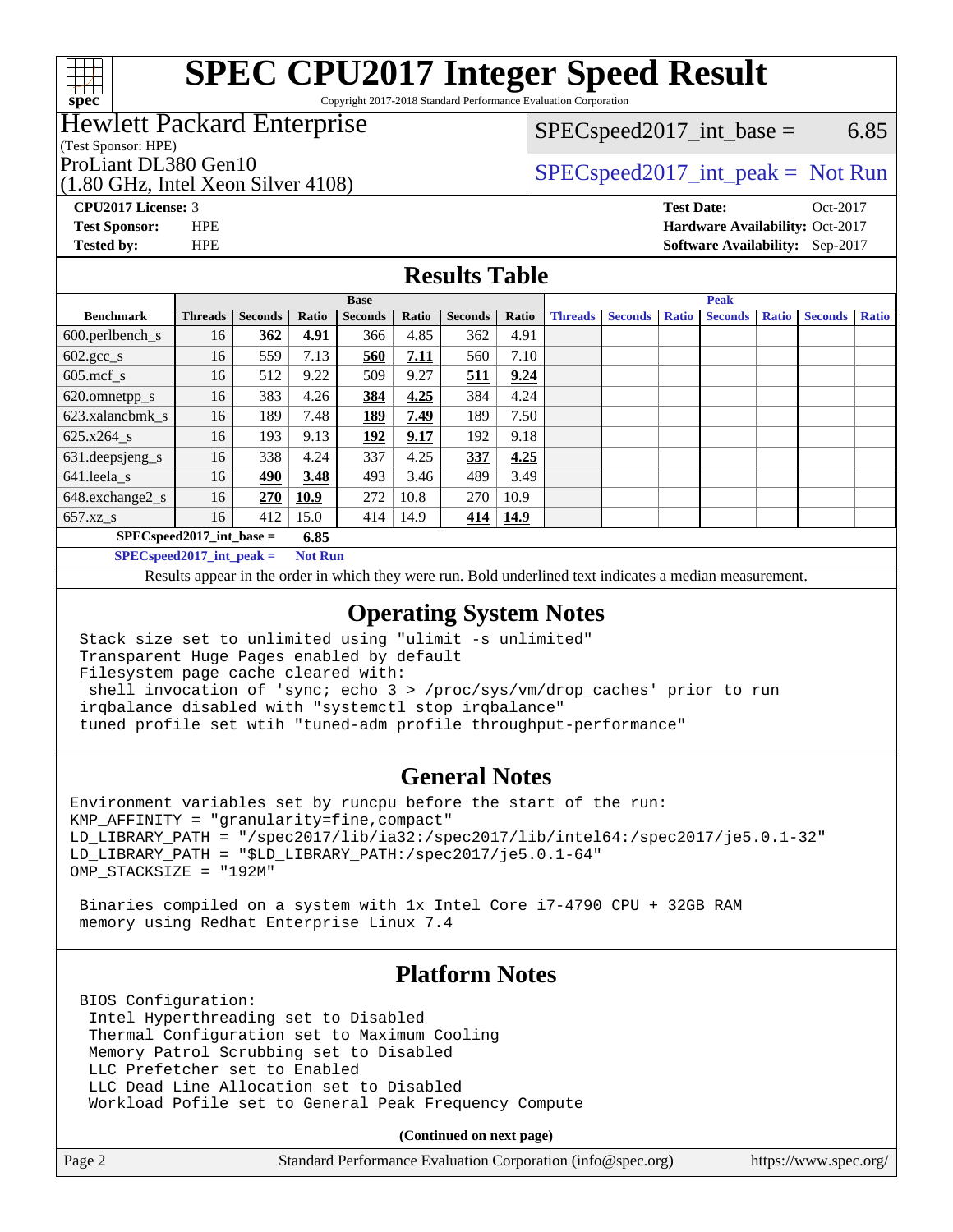## $\pm$ **[spec](http://www.spec.org/)**

# **[SPEC CPU2017 Integer Speed Result](http://www.spec.org/auto/cpu2017/Docs/result-fields.html#SPECCPU2017IntegerSpeedResult)**

Copyright 2017-2018 Standard Performance Evaluation Corporation

# Hewlett Packard Enterprise

 $SPECspeed2017\_int\_base =$  6.85

(Test Sponsor: HPE)<br>ProLiant DL380 Gen10 (1.80 GHz, Intel Xeon Silver 4108)

 $SPECspeed2017\_int\_peak = Not Run$ 

**[CPU2017 License:](http://www.spec.org/auto/cpu2017/Docs/result-fields.html#CPU2017License)** 3 **[Test Date:](http://www.spec.org/auto/cpu2017/Docs/result-fields.html#TestDate)** Oct-2017 **[Test Sponsor:](http://www.spec.org/auto/cpu2017/Docs/result-fields.html#TestSponsor)** HPE **[Hardware Availability:](http://www.spec.org/auto/cpu2017/Docs/result-fields.html#HardwareAvailability)** Oct-2017 **[Tested by:](http://www.spec.org/auto/cpu2017/Docs/result-fields.html#Testedby)** HPE **[Software Availability:](http://www.spec.org/auto/cpu2017/Docs/result-fields.html#SoftwareAvailability)** Sep-2017

### **[Platform Notes \(Continued\)](http://www.spec.org/auto/cpu2017/Docs/result-fields.html#PlatformNotes)**

|        |                                                                                                             | Energy/Performance Bias set to Maximum Performance                                 |                       |  |  |  |
|--------|-------------------------------------------------------------------------------------------------------------|------------------------------------------------------------------------------------|-----------------------|--|--|--|
|        |                                                                                                             | Workload Pofile set to General Peak Frequency Compute                              |                       |  |  |  |
|        | NUMA Group Size Optimization set to Flat                                                                    |                                                                                    |                       |  |  |  |
|        |                                                                                                             |                                                                                    |                       |  |  |  |
|        | Sysinfo program /spec2017/bin/sysinfo                                                                       |                                                                                    |                       |  |  |  |
|        |                                                                                                             | Rev: r5797 of 2017-06-14 96c45e4568ad54c135fd618bcc091c0f                          |                       |  |  |  |
|        | running on DL380-sys2-RHEL73 Wed Oct 25 06:47:13 2017                                                       |                                                                                    |                       |  |  |  |
|        |                                                                                                             |                                                                                    |                       |  |  |  |
|        |                                                                                                             |                                                                                    |                       |  |  |  |
|        | SUT (System Under Test) info as seen by some common utilities.<br>For more information on this section, see |                                                                                    |                       |  |  |  |
|        | https://www.spec.org/cpu2017/Docs/config.html#sysinfo                                                       |                                                                                    |                       |  |  |  |
|        |                                                                                                             |                                                                                    |                       |  |  |  |
|        | From /proc/cpuinfo                                                                                          |                                                                                    |                       |  |  |  |
|        |                                                                                                             | model name : Intel(R) Xeon(R) Silver 4108 CPU @ 1.80GHz                            |                       |  |  |  |
|        | 2 "physical id"s (chips)                                                                                    |                                                                                    |                       |  |  |  |
|        | 16 "processors"                                                                                             |                                                                                    |                       |  |  |  |
|        |                                                                                                             |                                                                                    |                       |  |  |  |
|        |                                                                                                             | cores, siblings (Caution: counting these is hw and system dependent. The following |                       |  |  |  |
|        |                                                                                                             | excerpts from /proc/cpuinfo might not be reliable. Use with caution.)              |                       |  |  |  |
|        | cpu cores : 8                                                                                               |                                                                                    |                       |  |  |  |
|        | siblings : 8<br>physical 0: cores 0 1 2 3 4 5 6 7                                                           |                                                                                    |                       |  |  |  |
|        | physical 1: cores 0 1 2 3 4 5 6 7                                                                           |                                                                                    |                       |  |  |  |
|        |                                                                                                             |                                                                                    |                       |  |  |  |
|        | From 1scpu:                                                                                                 |                                                                                    |                       |  |  |  |
|        | Architecture:                                                                                               | x86_64                                                                             |                       |  |  |  |
|        | CPU op-mode(s): $32$ -bit, 64-bit                                                                           |                                                                                    |                       |  |  |  |
|        | Byte Order:                                                                                                 | Little Endian                                                                      |                       |  |  |  |
|        | CPU(s):                                                                                                     | 16                                                                                 |                       |  |  |  |
|        | On-line $CPU(s)$ list:                                                                                      | $0 - 15$                                                                           |                       |  |  |  |
|        | Thread(s) per core:                                                                                         | $\mathbf{1}$                                                                       |                       |  |  |  |
|        | $Core(s)$ per socket:                                                                                       | 8                                                                                  |                       |  |  |  |
|        | Socket(s):                                                                                                  | $\overline{2}$                                                                     |                       |  |  |  |
|        | NUMA $node(s)$ :                                                                                            | 2                                                                                  |                       |  |  |  |
|        | Vendor ID:                                                                                                  | GenuineIntel                                                                       |                       |  |  |  |
|        |                                                                                                             | 6                                                                                  |                       |  |  |  |
|        | CPU family:                                                                                                 |                                                                                    |                       |  |  |  |
|        | Model:                                                                                                      | 85<br>Intel(R) Xeon(R) Silver 4108 CPU @ 1.80GHz                                   |                       |  |  |  |
|        | Model name:                                                                                                 |                                                                                    |                       |  |  |  |
|        | Stepping:                                                                                                   | 4                                                                                  |                       |  |  |  |
|        | CPU MHz:                                                                                                    | 1800.000<br>3604.76                                                                |                       |  |  |  |
|        | BogoMIPS:                                                                                                   |                                                                                    |                       |  |  |  |
|        | Virtualization:                                                                                             | $VT - x$                                                                           |                       |  |  |  |
|        | Lld cache:                                                                                                  | 32K                                                                                |                       |  |  |  |
|        | Lli cache:                                                                                                  | 32K                                                                                |                       |  |  |  |
|        | L2 cache:                                                                                                   | 1024K                                                                              |                       |  |  |  |
|        | L3 cache:                                                                                                   | 11264K                                                                             |                       |  |  |  |
|        | NUMA node0 CPU(s):                                                                                          | $0 - 7$                                                                            |                       |  |  |  |
|        | NUMA nodel CPU(s):                                                                                          | $8 - 15$                                                                           |                       |  |  |  |
|        |                                                                                                             |                                                                                    |                       |  |  |  |
|        |                                                                                                             | (Continued on next page)                                                           |                       |  |  |  |
| Page 3 |                                                                                                             | Standard Performance Evaluation Corporation (info@spec.org)                        | https://www.spec.org/ |  |  |  |
|        |                                                                                                             |                                                                                    |                       |  |  |  |
|        |                                                                                                             |                                                                                    |                       |  |  |  |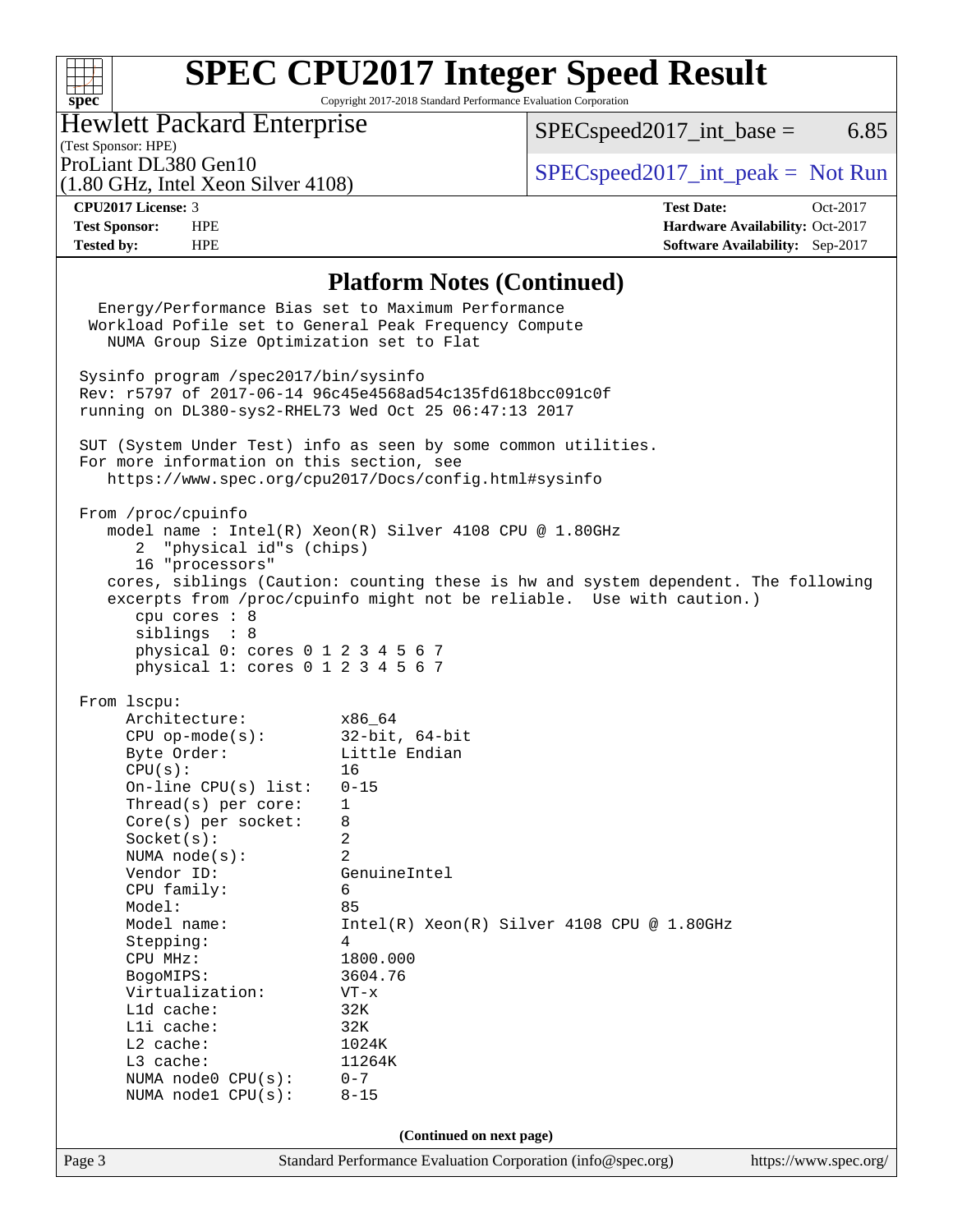Copyright 2017-2018 Standard Performance Evaluation Corporation

Hewlett Packard Enterprise

 $SPEC speed2017\_int\_base =$  6.85

(1.80 GHz, Intel Xeon Silver 4108) ProLiant DL380 Gen10  $SPEC speed2017\_int\_peak = Not Run$ 

(Test Sponsor: HPE)

**[spec](http://www.spec.org/)**

 $+\!\!+\!\!$ 

**[CPU2017 License:](http://www.spec.org/auto/cpu2017/Docs/result-fields.html#CPU2017License)** 3 **[Test Date:](http://www.spec.org/auto/cpu2017/Docs/result-fields.html#TestDate)** Oct-2017 **[Test Sponsor:](http://www.spec.org/auto/cpu2017/Docs/result-fields.html#TestSponsor)** HPE **[Hardware Availability:](http://www.spec.org/auto/cpu2017/Docs/result-fields.html#HardwareAvailability)** Oct-2017 **[Tested by:](http://www.spec.org/auto/cpu2017/Docs/result-fields.html#Testedby)** HPE **[Software Availability:](http://www.spec.org/auto/cpu2017/Docs/result-fields.html#SoftwareAvailability)** Sep-2017

### **[Platform Notes \(Continued\)](http://www.spec.org/auto/cpu2017/Docs/result-fields.html#PlatformNotes)**

 /proc/cpuinfo cache data cache size : 11264 KB From numactl --hardware WARNING: a numactl 'node' might or might not correspond to a physical chip. available: 2 nodes (0-1) node 0 cpus: 0 1 2 3 4 5 6 7 node 0 size: 97964 MB node 0 free: 94766 MB node 1 cpus: 8 9 10 11 12 13 14 15 node 1 size: 98303 MB node 1 free: 95917 MB node distances: node 0 1 0: 10 21 1: 21 10 From /proc/meminfo MemTotal: 197575336 kB HugePages\_Total: 0 Hugepagesize: 2048 kB From /etc/\*release\* /etc/\*version\* os-release: NAME="Red Hat Enterprise Linux Server" VERSION="7.3 (Maipo)" ID="rhel" ID\_LIKE="fedora" VERSION\_ID="7.3" PRETTY\_NAME="Red Hat Enterprise Linux Server 7.3 (Maipo)" ANSI\_COLOR="0;31" CPE\_NAME="cpe:/o:redhat:enterprise\_linux:7.3:GA:server" redhat-release: Red Hat Enterprise Linux Server release 7.3 (Maipo) system-release: Red Hat Enterprise Linux Server release 7.3 (Maipo) system-release-cpe: cpe:/o:redhat:enterprise\_linux:7.3:ga:server uname -a: Linux DL380-sys2-RHEL73 3.10.0-514.6.1.el7.x86\_64 #1 SMP Sat Dec 10 11:15:38 EST 2016 x86\_64 x86\_64 x86\_64 GNU/Linux run-level 3 Oct 25 06:45 SPEC is set to: /spec2017 Filesystem Type Size Used Avail Use% Mounted on /dev/sda4 xfs 889G 51G 839G 6% / **(Continued on next page)**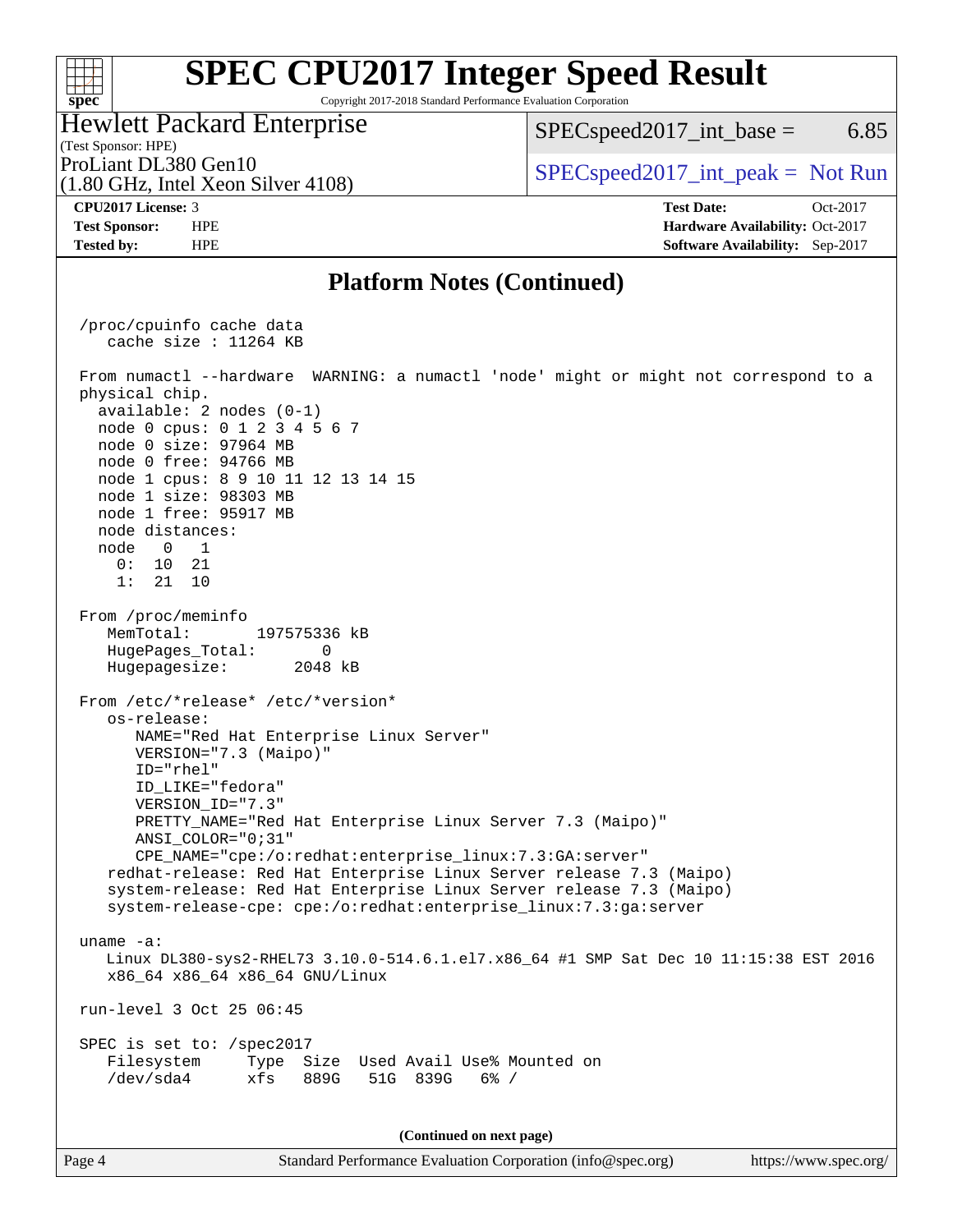Copyright 2017-2018 Standard Performance Evaluation Corporation

### Hewlett Packard Enterprise

 $SPEC speed2017\_int\_base = 6.85$ 

### (Test Sponsor: HPE)

(1.80 GHz, Intel Xeon Silver 4108)

ProLiant DL380 Gen10  $SPEC speed2017\_int\_peak = Not Run$ 

**[spec](http://www.spec.org/)**

 $\begin{matrix} & \ + \ + \end{matrix}$ 

**[Tested by:](http://www.spec.org/auto/cpu2017/Docs/result-fields.html#Testedby)** HPE **[Software Availability:](http://www.spec.org/auto/cpu2017/Docs/result-fields.html#SoftwareAvailability)** Sep-2017

**[CPU2017 License:](http://www.spec.org/auto/cpu2017/Docs/result-fields.html#CPU2017License)** 3 **[Test Date:](http://www.spec.org/auto/cpu2017/Docs/result-fields.html#TestDate)** Oct-2017 **[Test Sponsor:](http://www.spec.org/auto/cpu2017/Docs/result-fields.html#TestSponsor)** HPE **[Hardware Availability:](http://www.spec.org/auto/cpu2017/Docs/result-fields.html#HardwareAvailability)** Oct-2017

### **[Platform Notes \(Continued\)](http://www.spec.org/auto/cpu2017/Docs/result-fields.html#PlatformNotes)**

 Additional information from dmidecode follows. WARNING: Use caution when you interpret this section. The 'dmidecode' program reads system data which is "intended to allow hardware to be accurately determined", but the intent may not be met, as there are frequent changes to hardware, firmware, and the "DMTF SMBIOS" standard. BIOS HPE U30 09/29/2017 Memory: 24x UNKNOWN NOT AVAILABLE 8 GB 2 rank 2666, configured at 2400

(End of data from sysinfo program)

## **[Compiler Version Notes](http://www.spec.org/auto/cpu2017/Docs/result-fields.html#CompilerVersionNotes)**

```
==============================================================================
 CC 600.perlbench_s(base) 602.gcc_s(base) 605.mcf_s(base) 625.x264_s(base)
       657.xz_s(base)
   ------------------------------------------------------------------------------
icc (ICC) 18.0.0 20170811
Copyright (C) 1985-2017 Intel Corporation. All rights reserved.
------------------------------------------------------------------------------
==============================================================================
CXXC 620.omnetpp s(base) 623.xalancbmk s(base) 631.deepsjeng s(base)
      641.leela_s(base)
------------------------------------------------------------------------------
icpc (ICC) 18.0.0 20170811
Copyright (C) 1985-2017 Intel Corporation. All rights reserved.
                      ------------------------------------------------------------------------------
```

```
==============================================================================
```

```
 FC 648.exchange2_s(base) 
------------------------------------------------------------------------------
```
ifort (IFORT) 18.0.0 20170811 Copyright (C) 1985-2017 Intel Corporation. All rights reserved. ------------------------------------------------------------------------------

# **[Base Compiler Invocation](http://www.spec.org/auto/cpu2017/Docs/result-fields.html#BaseCompilerInvocation)**

[C benchmarks](http://www.spec.org/auto/cpu2017/Docs/result-fields.html#Cbenchmarks): [icc](http://www.spec.org/cpu2017/results/res2017q4/cpu2017-20171031-00440.flags.html#user_CCbase_intel_icc_18.0_66fc1ee009f7361af1fbd72ca7dcefbb700085f36577c54f309893dd4ec40d12360134090235512931783d35fd58c0460139e722d5067c5574d8eaf2b3e37e92)

[C++ benchmarks:](http://www.spec.org/auto/cpu2017/Docs/result-fields.html#CXXbenchmarks) [icpc](http://www.spec.org/cpu2017/results/res2017q4/cpu2017-20171031-00440.flags.html#user_CXXbase_intel_icpc_18.0_c510b6838c7f56d33e37e94d029a35b4a7bccf4766a728ee175e80a419847e808290a9b78be685c44ab727ea267ec2f070ec5dc83b407c0218cded6866a35d07)

[Fortran benchmarks](http://www.spec.org/auto/cpu2017/Docs/result-fields.html#Fortranbenchmarks): [ifort](http://www.spec.org/cpu2017/results/res2017q4/cpu2017-20171031-00440.flags.html#user_FCbase_intel_ifort_18.0_8111460550e3ca792625aed983ce982f94888b8b503583aa7ba2b8303487b4d8a21a13e7191a45c5fd58ff318f48f9492884d4413fa793fd88dd292cad7027ca)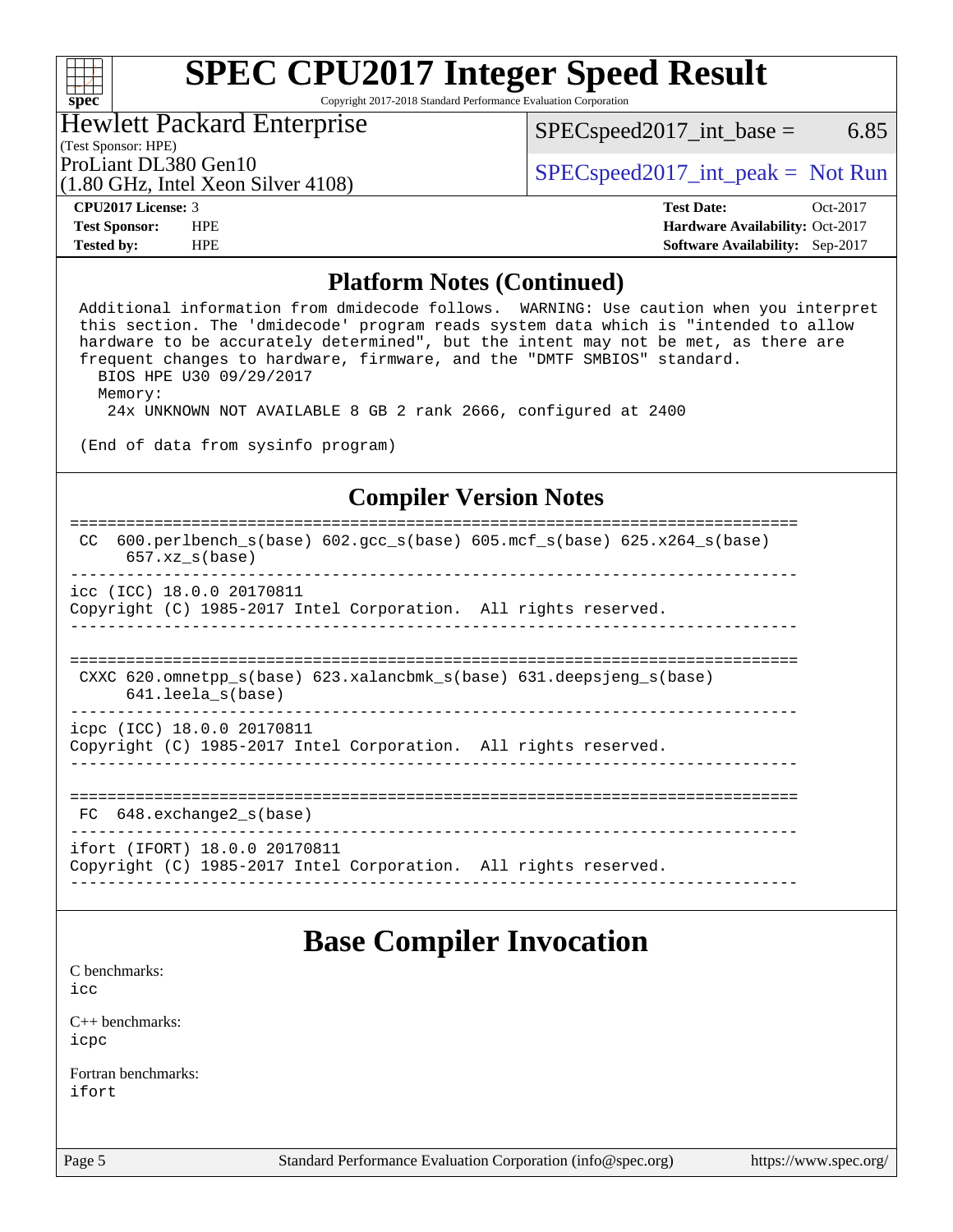

Copyright 2017-2018 Standard Performance Evaluation Corporation

# Hewlett Packard Enterprise

(1.80 GHz, Intel Xeon Silver 4108)

 $SPEC speed2017\_int\_base = 6.85$ 

(Test Sponsor: HPE)

ProLiant DL380 Gen10  $SPEC speed2017\_int\_peak = Not Run$ 

**[CPU2017 License:](http://www.spec.org/auto/cpu2017/Docs/result-fields.html#CPU2017License)** 3 **[Test Date:](http://www.spec.org/auto/cpu2017/Docs/result-fields.html#TestDate)** Oct-2017 **[Test Sponsor:](http://www.spec.org/auto/cpu2017/Docs/result-fields.html#TestSponsor)** HPE **[Hardware Availability:](http://www.spec.org/auto/cpu2017/Docs/result-fields.html#HardwareAvailability)** Oct-2017 **[Tested by:](http://www.spec.org/auto/cpu2017/Docs/result-fields.html#Testedby)** HPE **[Software Availability:](http://www.spec.org/auto/cpu2017/Docs/result-fields.html#SoftwareAvailability)** Sep-2017

# **[Base Portability Flags](http://www.spec.org/auto/cpu2017/Docs/result-fields.html#BasePortabilityFlags)**

 600.perlbench\_s: [-DSPEC\\_LP64](http://www.spec.org/cpu2017/results/res2017q4/cpu2017-20171031-00440.flags.html#b600.perlbench_s_basePORTABILITY_DSPEC_LP64) [-DSPEC\\_LINUX\\_X64](http://www.spec.org/cpu2017/results/res2017q4/cpu2017-20171031-00440.flags.html#b600.perlbench_s_baseCPORTABILITY_DSPEC_LINUX_X64) 602.gcc\_s: [-DSPEC\\_LP64](http://www.spec.org/cpu2017/results/res2017q4/cpu2017-20171031-00440.flags.html#suite_basePORTABILITY602_gcc_s_DSPEC_LP64) 605.mcf\_s: [-DSPEC\\_LP64](http://www.spec.org/cpu2017/results/res2017q4/cpu2017-20171031-00440.flags.html#suite_basePORTABILITY605_mcf_s_DSPEC_LP64) 620.omnetpp\_s: [-DSPEC\\_LP64](http://www.spec.org/cpu2017/results/res2017q4/cpu2017-20171031-00440.flags.html#suite_basePORTABILITY620_omnetpp_s_DSPEC_LP64) 623.xalancbmk\_s: [-DSPEC\\_LP64](http://www.spec.org/cpu2017/results/res2017q4/cpu2017-20171031-00440.flags.html#suite_basePORTABILITY623_xalancbmk_s_DSPEC_LP64) [-DSPEC\\_LINUX](http://www.spec.org/cpu2017/results/res2017q4/cpu2017-20171031-00440.flags.html#b623.xalancbmk_s_baseCXXPORTABILITY_DSPEC_LINUX) 625.x264\_s: [-DSPEC\\_LP64](http://www.spec.org/cpu2017/results/res2017q4/cpu2017-20171031-00440.flags.html#suite_basePORTABILITY625_x264_s_DSPEC_LP64) 631.deepsjeng\_s: [-DSPEC\\_LP64](http://www.spec.org/cpu2017/results/res2017q4/cpu2017-20171031-00440.flags.html#suite_basePORTABILITY631_deepsjeng_s_DSPEC_LP64) 641.leela\_s: [-DSPEC\\_LP64](http://www.spec.org/cpu2017/results/res2017q4/cpu2017-20171031-00440.flags.html#suite_basePORTABILITY641_leela_s_DSPEC_LP64) 648.exchange2\_s: [-DSPEC\\_LP64](http://www.spec.org/cpu2017/results/res2017q4/cpu2017-20171031-00440.flags.html#suite_basePORTABILITY648_exchange2_s_DSPEC_LP64) 657.xz\_s: [-DSPEC\\_LP64](http://www.spec.org/cpu2017/results/res2017q4/cpu2017-20171031-00440.flags.html#suite_basePORTABILITY657_xz_s_DSPEC_LP64)

# **[Base Optimization Flags](http://www.spec.org/auto/cpu2017/Docs/result-fields.html#BaseOptimizationFlags)**

#### [C benchmarks](http://www.spec.org/auto/cpu2017/Docs/result-fields.html#Cbenchmarks):

[-Wl,-z,muldefs](http://www.spec.org/cpu2017/results/res2017q4/cpu2017-20171031-00440.flags.html#user_CCbase_link_force_multiple1_b4cbdb97b34bdee9ceefcfe54f4c8ea74255f0b02a4b23e853cdb0e18eb4525ac79b5a88067c842dd0ee6996c24547a27a4b99331201badda8798ef8a743f577) [-xCORE-AVX2](http://www.spec.org/cpu2017/results/res2017q4/cpu2017-20171031-00440.flags.html#user_CCbase_f-xCORE-AVX2) [-ipo](http://www.spec.org/cpu2017/results/res2017q4/cpu2017-20171031-00440.flags.html#user_CCbase_f-ipo) [-O3](http://www.spec.org/cpu2017/results/res2017q4/cpu2017-20171031-00440.flags.html#user_CCbase_f-O3) [-no-prec-div](http://www.spec.org/cpu2017/results/res2017q4/cpu2017-20171031-00440.flags.html#user_CCbase_f-no-prec-div) [-qopt-mem-layout-trans=3](http://www.spec.org/cpu2017/results/res2017q4/cpu2017-20171031-00440.flags.html#user_CCbase_f-qopt-mem-layout-trans_de80db37974c74b1f0e20d883f0b675c88c3b01e9d123adea9b28688d64333345fb62bc4a798493513fdb68f60282f9a726aa07f478b2f7113531aecce732043) [-qopenmp](http://www.spec.org/cpu2017/results/res2017q4/cpu2017-20171031-00440.flags.html#user_CCbase_qopenmp_16be0c44f24f464004c6784a7acb94aca937f053568ce72f94b139a11c7c168634a55f6653758ddd83bcf7b8463e8028bb0b48b77bcddc6b78d5d95bb1df2967) [-DSPEC\\_OPENMP](http://www.spec.org/cpu2017/results/res2017q4/cpu2017-20171031-00440.flags.html#suite_CCbase_DSPEC_OPENMP) [-L/usr/local/je5.0.1-64/lib](http://www.spec.org/cpu2017/results/res2017q4/cpu2017-20171031-00440.flags.html#user_CCbase_jemalloc_link_path64_4b10a636b7bce113509b17f3bd0d6226c5fb2346b9178c2d0232c14f04ab830f976640479e5c33dc2bcbbdad86ecfb6634cbbd4418746f06f368b512fced5394) [-ljemalloc](http://www.spec.org/cpu2017/results/res2017q4/cpu2017-20171031-00440.flags.html#user_CCbase_jemalloc_link_lib_d1249b907c500fa1c0672f44f562e3d0f79738ae9e3c4a9c376d49f265a04b9c99b167ecedbf6711b3085be911c67ff61f150a17b3472be731631ba4d0471706)

#### [C++ benchmarks:](http://www.spec.org/auto/cpu2017/Docs/result-fields.html#CXXbenchmarks)

[-Wl,-z,muldefs](http://www.spec.org/cpu2017/results/res2017q4/cpu2017-20171031-00440.flags.html#user_CXXbase_link_force_multiple1_b4cbdb97b34bdee9ceefcfe54f4c8ea74255f0b02a4b23e853cdb0e18eb4525ac79b5a88067c842dd0ee6996c24547a27a4b99331201badda8798ef8a743f577) [-xCORE-AVX2](http://www.spec.org/cpu2017/results/res2017q4/cpu2017-20171031-00440.flags.html#user_CXXbase_f-xCORE-AVX2) [-ipo](http://www.spec.org/cpu2017/results/res2017q4/cpu2017-20171031-00440.flags.html#user_CXXbase_f-ipo) [-O3](http://www.spec.org/cpu2017/results/res2017q4/cpu2017-20171031-00440.flags.html#user_CXXbase_f-O3) [-no-prec-div](http://www.spec.org/cpu2017/results/res2017q4/cpu2017-20171031-00440.flags.html#user_CXXbase_f-no-prec-div) [-qopt-mem-layout-trans=3](http://www.spec.org/cpu2017/results/res2017q4/cpu2017-20171031-00440.flags.html#user_CXXbase_f-qopt-mem-layout-trans_de80db37974c74b1f0e20d883f0b675c88c3b01e9d123adea9b28688d64333345fb62bc4a798493513fdb68f60282f9a726aa07f478b2f7113531aecce732043) [-L/usr/local/je5.0.1-64/lib](http://www.spec.org/cpu2017/results/res2017q4/cpu2017-20171031-00440.flags.html#user_CXXbase_jemalloc_link_path64_4b10a636b7bce113509b17f3bd0d6226c5fb2346b9178c2d0232c14f04ab830f976640479e5c33dc2bcbbdad86ecfb6634cbbd4418746f06f368b512fced5394) [-ljemalloc](http://www.spec.org/cpu2017/results/res2017q4/cpu2017-20171031-00440.flags.html#user_CXXbase_jemalloc_link_lib_d1249b907c500fa1c0672f44f562e3d0f79738ae9e3c4a9c376d49f265a04b9c99b167ecedbf6711b3085be911c67ff61f150a17b3472be731631ba4d0471706)

#### [Fortran benchmarks](http://www.spec.org/auto/cpu2017/Docs/result-fields.html#Fortranbenchmarks):

[-Wl,-z,muldefs](http://www.spec.org/cpu2017/results/res2017q4/cpu2017-20171031-00440.flags.html#user_FCbase_link_force_multiple1_b4cbdb97b34bdee9ceefcfe54f4c8ea74255f0b02a4b23e853cdb0e18eb4525ac79b5a88067c842dd0ee6996c24547a27a4b99331201badda8798ef8a743f577) [-xCORE-AVX2](http://www.spec.org/cpu2017/results/res2017q4/cpu2017-20171031-00440.flags.html#user_FCbase_f-xCORE-AVX2) [-ipo](http://www.spec.org/cpu2017/results/res2017q4/cpu2017-20171031-00440.flags.html#user_FCbase_f-ipo) [-O3](http://www.spec.org/cpu2017/results/res2017q4/cpu2017-20171031-00440.flags.html#user_FCbase_f-O3) [-no-prec-div](http://www.spec.org/cpu2017/results/res2017q4/cpu2017-20171031-00440.flags.html#user_FCbase_f-no-prec-div) [-qopt-mem-layout-trans=3](http://www.spec.org/cpu2017/results/res2017q4/cpu2017-20171031-00440.flags.html#user_FCbase_f-qopt-mem-layout-trans_de80db37974c74b1f0e20d883f0b675c88c3b01e9d123adea9b28688d64333345fb62bc4a798493513fdb68f60282f9a726aa07f478b2f7113531aecce732043) [-nostandard-realloc-lhs](http://www.spec.org/cpu2017/results/res2017q4/cpu2017-20171031-00440.flags.html#user_FCbase_f_2003_std_realloc_82b4557e90729c0f113870c07e44d33d6f5a304b4f63d4c15d2d0f1fab99f5daaed73bdb9275d9ae411527f28b936061aa8b9c8f2d63842963b95c9dd6426b8a) [-align array32byte](http://www.spec.org/cpu2017/results/res2017q4/cpu2017-20171031-00440.flags.html#user_FCbase_align_array32byte_b982fe038af199962ba9a80c053b8342c548c85b40b8e86eb3cc33dee0d7986a4af373ac2d51c3f7cf710a18d62fdce2948f201cd044323541f22fc0fffc51b6) [-L/usr/local/je5.0.1-64/lib](http://www.spec.org/cpu2017/results/res2017q4/cpu2017-20171031-00440.flags.html#user_FCbase_jemalloc_link_path64_4b10a636b7bce113509b17f3bd0d6226c5fb2346b9178c2d0232c14f04ab830f976640479e5c33dc2bcbbdad86ecfb6634cbbd4418746f06f368b512fced5394) [-ljemalloc](http://www.spec.org/cpu2017/results/res2017q4/cpu2017-20171031-00440.flags.html#user_FCbase_jemalloc_link_lib_d1249b907c500fa1c0672f44f562e3d0f79738ae9e3c4a9c376d49f265a04b9c99b167ecedbf6711b3085be911c67ff61f150a17b3472be731631ba4d0471706)

# **[Base Other Flags](http://www.spec.org/auto/cpu2017/Docs/result-fields.html#BaseOtherFlags)**

[C benchmarks](http://www.spec.org/auto/cpu2017/Docs/result-fields.html#Cbenchmarks):  $-m64 - std= c11$  $-m64 - std= c11$ 

[C++ benchmarks:](http://www.spec.org/auto/cpu2017/Docs/result-fields.html#CXXbenchmarks) [-m64](http://www.spec.org/cpu2017/results/res2017q4/cpu2017-20171031-00440.flags.html#user_CXXbase_intel_intel64_18.0_af43caccfc8ded86e7699f2159af6efc7655f51387b94da716254467f3c01020a5059329e2569e4053f409e7c9202a7efc638f7a6d1ffb3f52dea4a3e31d82ab)

[Fortran benchmarks](http://www.spec.org/auto/cpu2017/Docs/result-fields.html#Fortranbenchmarks): [-m64](http://www.spec.org/cpu2017/results/res2017q4/cpu2017-20171031-00440.flags.html#user_FCbase_intel_intel64_18.0_af43caccfc8ded86e7699f2159af6efc7655f51387b94da716254467f3c01020a5059329e2569e4053f409e7c9202a7efc638f7a6d1ffb3f52dea4a3e31d82ab)